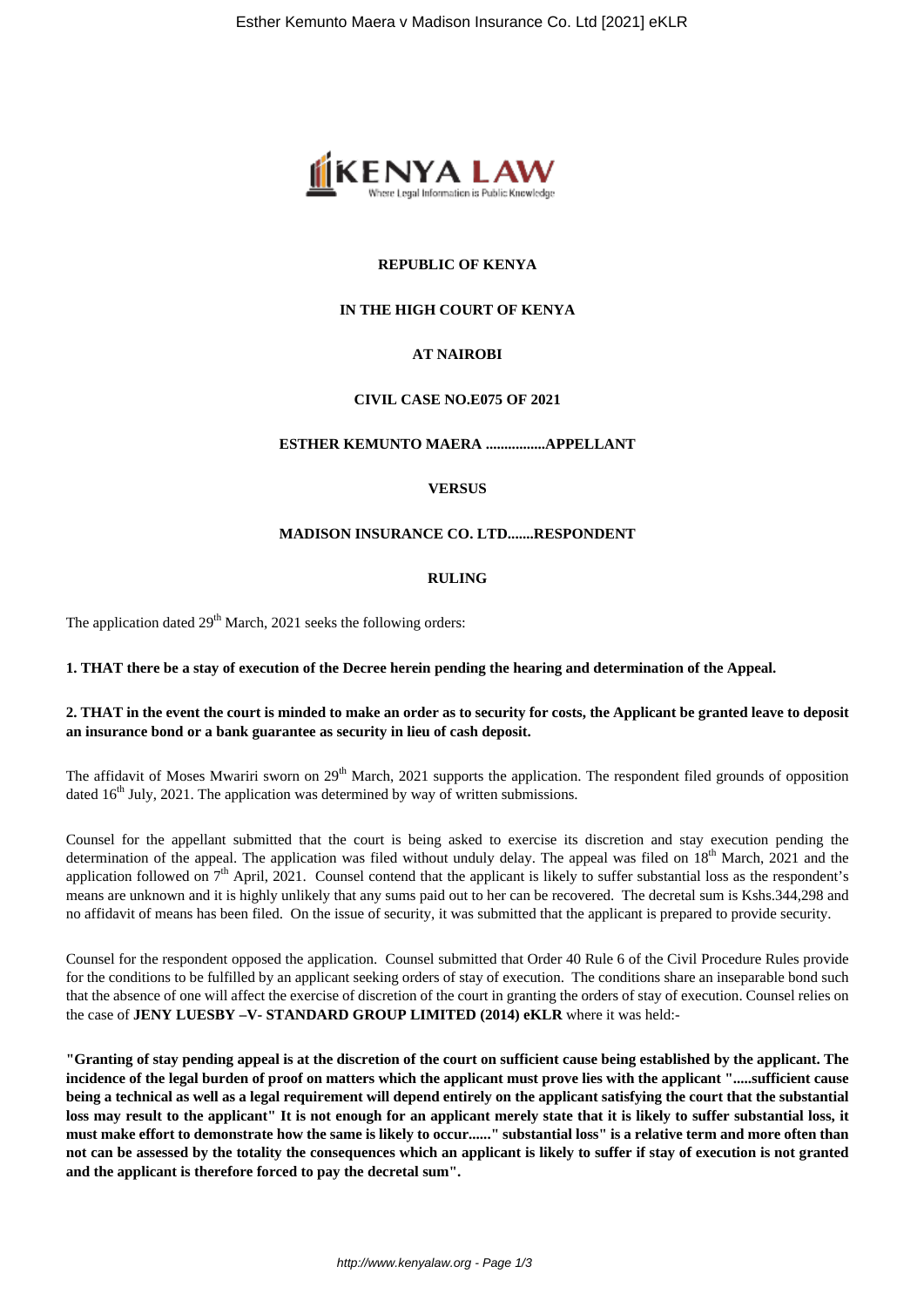It was submitted that the applicant has not explained what loss it would suffer should the decretal sum be paid to the respondent. The fact that the execution process has been put on motion does not amount to substantial loss. Execution is a lawful process. According to counsel, the applicant must establish other factors which show that the execution will create a state of affairs that will irreparably affect or negate the very essential core of being a successful appellant. The applicant has to explain any peculiar circumstances that necessitate the withholding of the decretal sum from the respondent decree holder.

The issue for determination is whether execution of the decree should be stayed pending the hearing and determination of the Appeal. The impugned decision was delivered on  $5<sup>th</sup>$  March, 2021. The Appeal was filed within the 30 days' period on  $18<sup>th</sup>$  March, 2021 as required under Section 79G of the Civil Procedure Code. The application was filed on  $7<sup>th</sup>$  April, 2021. I do find that the application was filed without undue delay.

Order 42 Rule 6(1) and 6(2) (a) and (b) states as follows:-

**(1) No appeal or second appeal shall operate as a stay of execution or proceedings under a decree or order appealed from except in so far as the court appealed from may order but, the court appealed from may for sufficient cause order stay of execution of such decree or order, and whether the application for such stay shall have been granted or refused by the court appealed from, the court to which such appeal is preferred shall be at liberty, on application being made, to consider such application and to make such order thereon as may to it seem just, and any person aggrieved by an order of stay made by the court from whose decision the appeal is preferred may apply to the appellate court to have such order set aside.**

**(2) No order for stay of execution shall be made under subrule (1) unless—**

**(a) the court is satisfied that substantial loss may result to the applicant unless the order is made and that the application has been made without unreasonable delay; and**

**(b) such security as the court orders for the due performance of such decree or order as may ultimately be binding on him has been given by the applicant.**

In the case of **RWN –V- EKW (2019) eKLR** the court explained the purpose of an order of stay of execution as follows:-

**"The purpose of an application for stay of execution pending an appeal is to preserve the subject matter in dispute so that the rights of the appellant who is exercising the undoubted right of appeal are safeguarded and the appeal if successful, is not rendered nugatory. However, in doing so, the court should weigh this right against the success of a litigant who should not be deprived of the fruits of his/her judgment. The court is also called upon to ensure that no party suffers prejudice that cannot be compensated by an award of costs.**

**9. Indeed to grant or refuse an application for stay of execution pending appeal is discretionary. The Court when granting the stay however, must balance the interests of the Appellant with those of the Respondent."**

The case of **BUTT –V- RENT RESTRICTION TRIBUNAL (1982) KLR 417** 

established the parameters that can guide the court in dealing with applications seeking orders staying execution and held as follows:-

*"***1. The power of the court to grant or refuse an application for a stay of execution is a discretionary power. The discretion should be exercised in such a way as not to prevent an appeal.**

**2. The general principle in granting or refusing a stay is; if there is no other overwhelming hindrance, a stay must be granted so that an appeal may not be rendered nugatory should that appeal court reverse the judge's discretion.**

**3. A judge should not refuse a stay if there are good grounds for granting it merely because in his opinion, a better remedy may become available to the applicant at the end of the proceedings.**